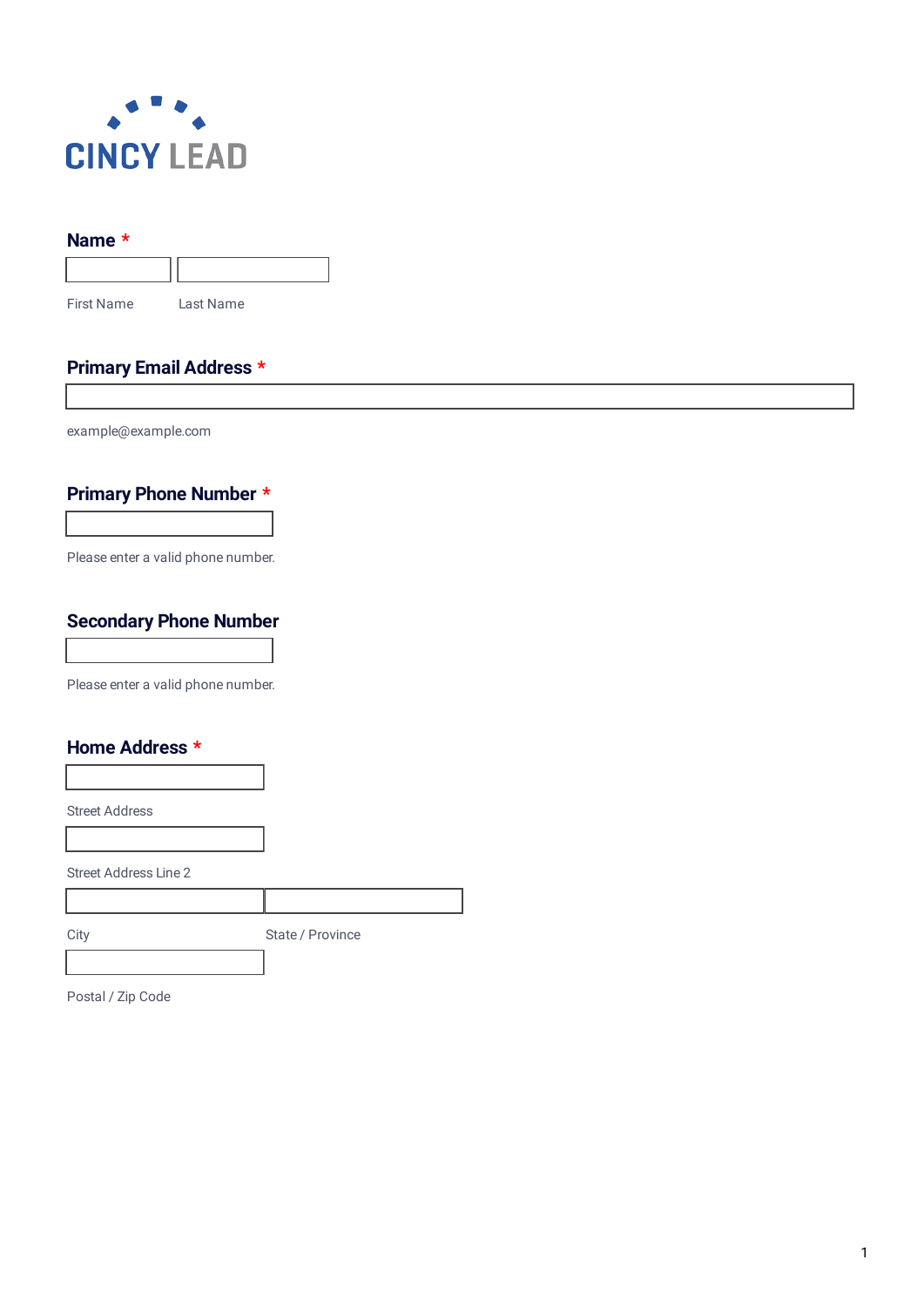## **Race/Ethnicity**

- American Indian or Alaska Native
- $O$ Asian
- **OBlack or African American**
- **OHispanic or Latino**
- Native Hawaiian or Other Pacific Islander
- **OWhite**
- $\overline{O}$

## **Gender**



# **Sexual Orientation**



 $\bigcirc$ Homosexual Pansexual

 $\bigcirc$ 

 $\bigcirc$ 

## **What are your pronouns?**





# **Are you a Veteran?**

OYES ONO

 $\bigcirc$ 

 $\bigcirc$ 

 $\bigcirc$ Asexual Asexual and the same of the same of the same of the same of the same of the same of the same of the same of the same of the same of the same of the same of the same of the same of the same of the same of the same o



 $\bigcirc$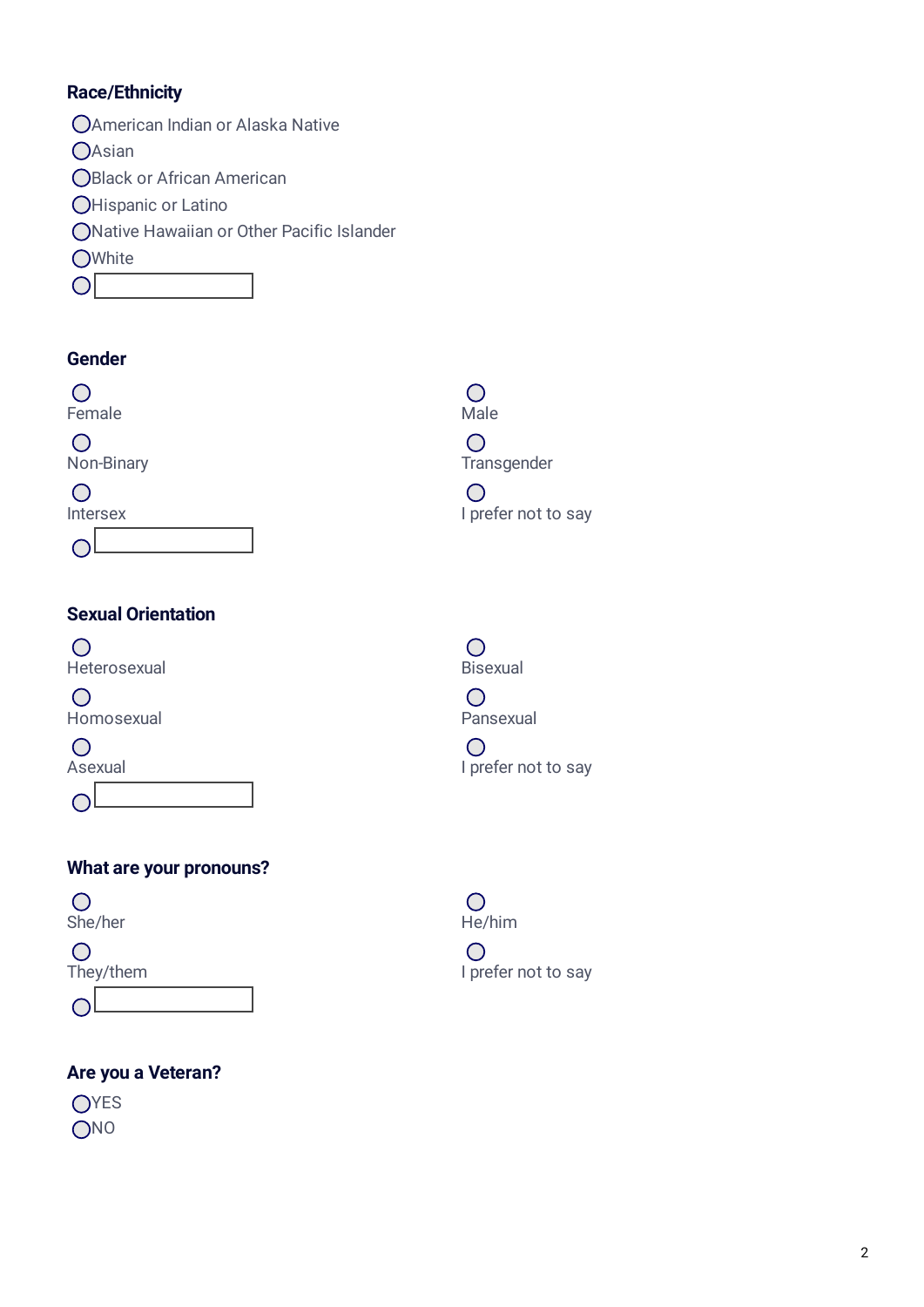#### **Job Title \***

### **Company Address \***

| <b>Street Address</b>        |                  |
|------------------------------|------------------|
|                              |                  |
| <b>Street Address Line 2</b> |                  |
|                              |                  |
| City                         | State / Province |
|                              |                  |

Postal / Zip Code

### **What is the nature of the business/organization? \***

## **How many years have you lived/worked in the Cincinnati region? \***

## **Please list names of any additional organizations with whom you work or volunteer. \***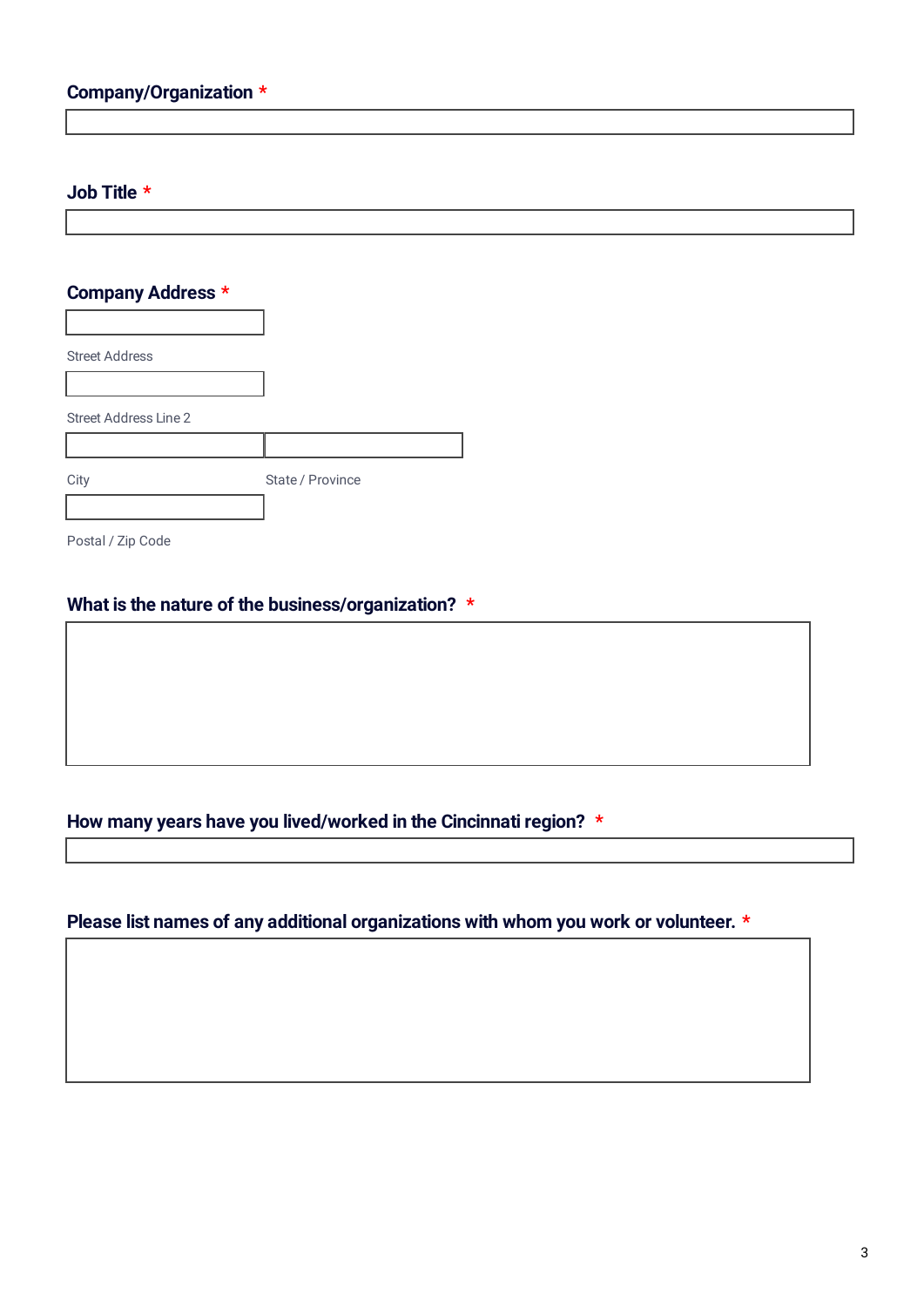**Have you previously applied to or participated in a Cincinnati Regional Chamber or other community leadership program (e.g., Leadership Cincinnati, C-Change, WE Lead, Urban Leaders Program, Leadership Northern Kentucky)? \***

**OYES ONO** 

**If yes, which program(s) and what year(s)? \***

**Are you aware of others from your organizations who are applying for the program? \***



**Why are you interested in participating in this program? What do you hope to gain from the experience? \***

0/100

# **Why is now the right time for you to participate in this program? \***

0/100